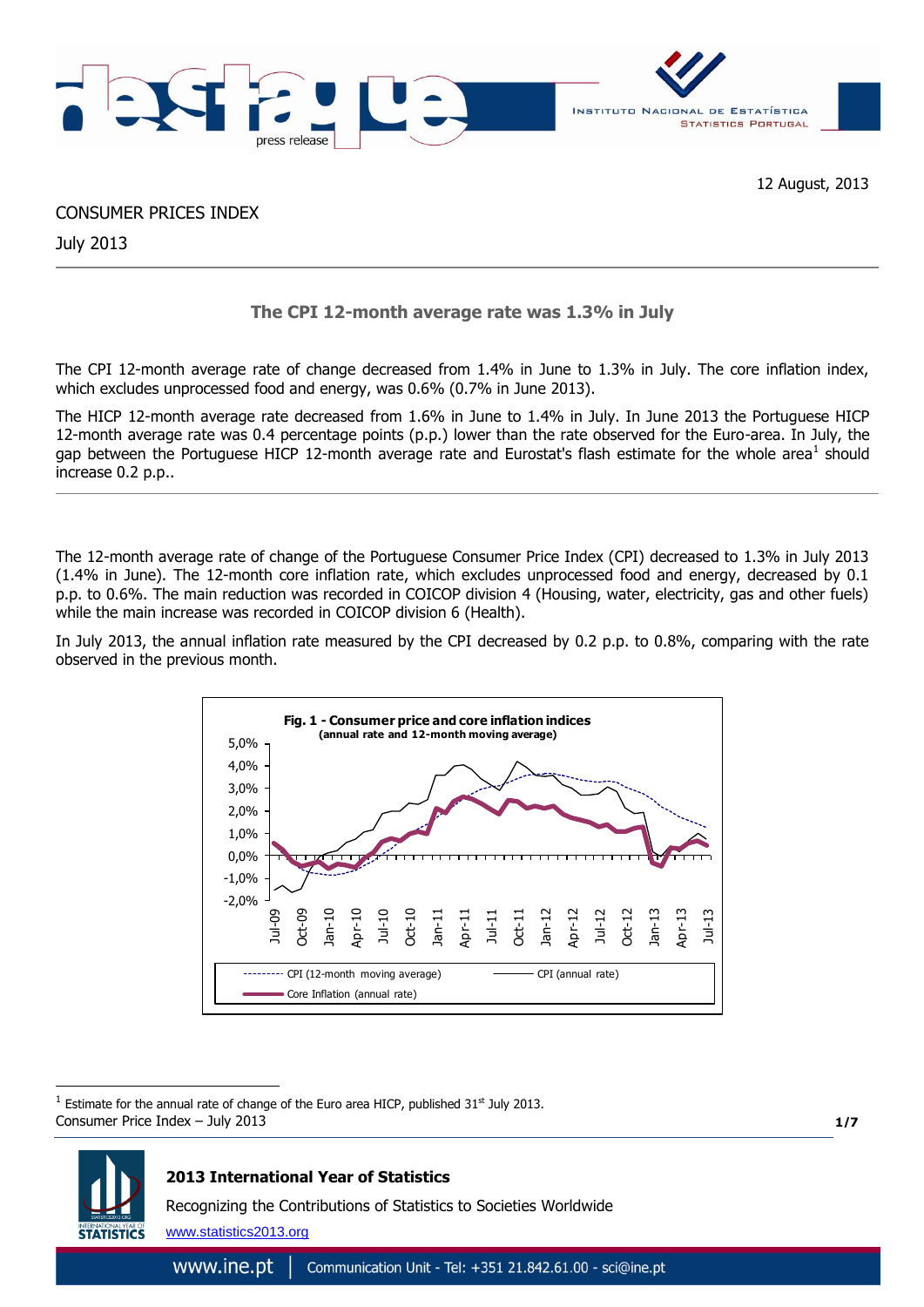

The largest upward pressure on the overall annual rate of change came from changes in prices of COICOP division 1 (Food and non-alcoholic beverages).

The annual core inflation rate, measured by the CPI excluding energy and unprocessed food, moved from 0.6% in June to 0.5% in July.

In July, the CPI monthly rate was -0.2% (0.1% in June 2013 and 0.0% in July 2012). The largest upward pressure came from changes in prices of COICOP division 7 (Transports). On the contrary, the largest downward contribution came from changes in prices of COICOP division 3 (Clothing and footwear).

In July 2013, the HICP 12-month average rate decreased to 1.4% (1.6% in June 2013).

In June 2013 the Portuguese HICP 12-month average rate was 0.4 p.p. lower than the rate observed for the Euroarea. In July, the gap between the Portuguese HICP 12-month average rate and Eurostat's flash estimate for the whole area<sup>2</sup> is estimated to increase by 0.2 p.p..

The HICP annual rate of change decreased to 0.8% (1.2% in June 2013). The HICP monthly rate of change was -0.2% (0.1% and 0.2% respectively in the previous month and in July 2012). In June 2013 the annual rate of change of the Euro area was higher than the annual rate of change of the Portuguese HICP by 0.4 p.p. That difference is estimated to have increased to 0.8 p.p. in July 2013.



# **Housing Rents**

<u>.</u>

In July 2013, compared with June 2013, the average value of rents by net area for the whole country remained stable.

The most relevant decreases were registered in the Autonomous Region of Azores (-0.7%) and in the Autonomous Region of Madeira (0.4%). The main increase was registered in the North region, where the value of rents by net area increased 0.3%.

Consumer Price Index - July 2013 <sup>2</sup> Estimate for the annual rate of change of the Euro area HICP, published  $31<sup>st</sup>$  July 2013.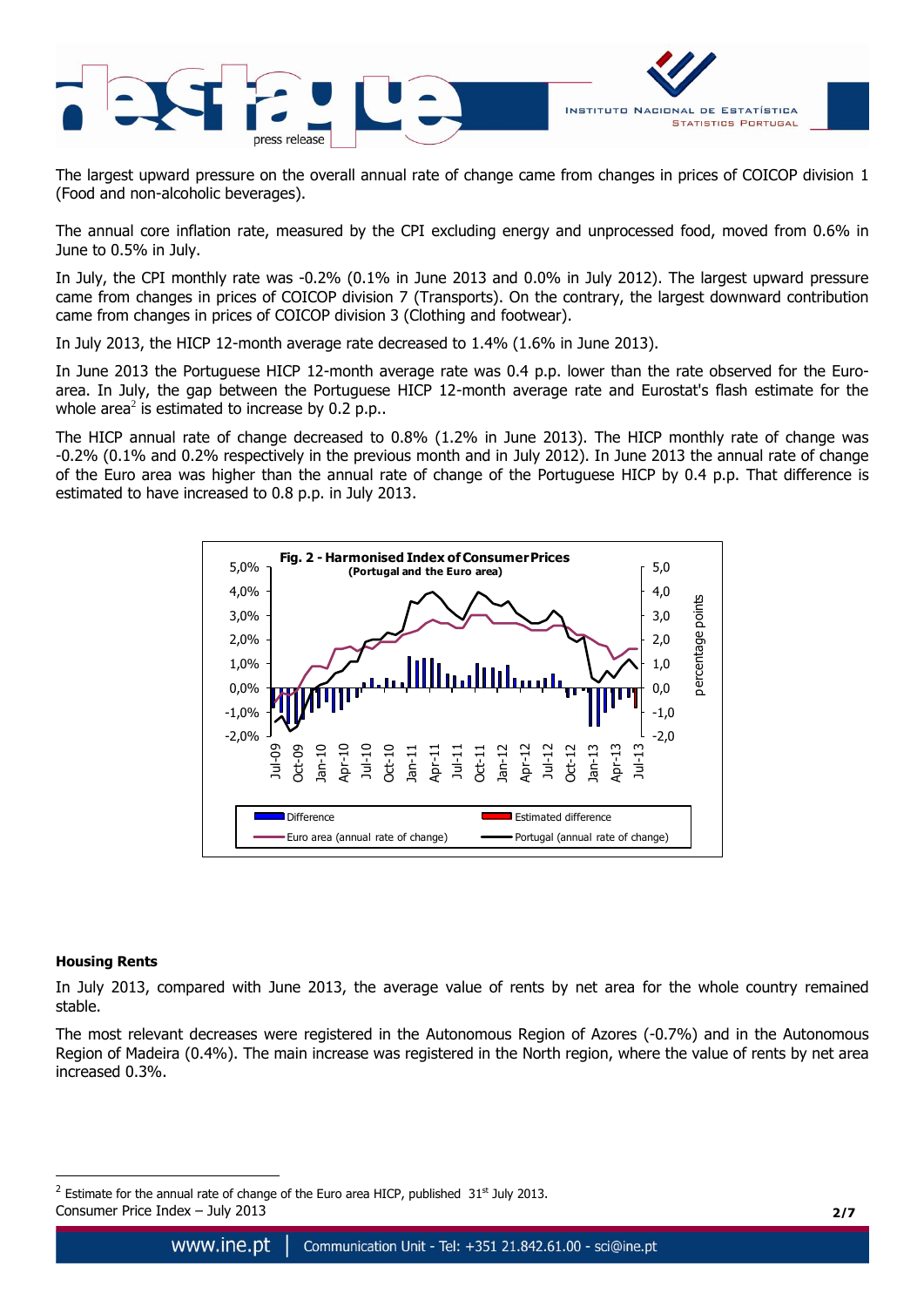



### **Consumer Price Index**

The Consumer Price Index (CPI) measures the change over time of the prices of a certain basket of goods and services bought by a "typical" consumer. The CPI has been designed to capture price changes and not to measure price levels. The CPI 2012=100 weighting structure and the sample of goods and services included in the basket are a result of the combination of three fundamental sources of information recently made available: the 2011 Census, the Household Expenditure Survey 2010/2011 and the final 2010 and preliminary 2011 results of the Portuguese National Accounts. Administrative data at a more detailed level is also used.

From 2013 onwards the CPI will be updated every year in a more effective way with the most recent information on prices and quantities.

The CPI is compiled through the aggregation of seven regional price indexes and the goods and services included in the index are grouped according to the COICOP classification.

# **Table 1: CPI - COICOP<sup>1</sup> Divisions**

| 01 | Food and non-alcoholic beverages                                      | 07 | Transports                       |
|----|-----------------------------------------------------------------------|----|----------------------------------|
| 02 | Alcoholic beverages and tobacco                                       | 08 | Communications                   |
| 03 | Clothing and footwear                                                 | 09 | Recreation and culture           |
| 04 | Housing, water, electricity, gas and other fuels                      | 10 | Education                        |
| 05 | Furnishings, household equipment and routine maintenance of the house | 11 | Restaurants and hotels           |
| 06 | Health                                                                |    | Miscellaneous goods and services |

 $1$ COICOP: Classification Of Individual Consumption by Purpose

#### **Monthly rate**

The monthly rate is the change in the index of a certain month compared with the index of the previous month expressed as a percentage. Although up-to-date, this measure can be affected by seasonal and other effects.

#### **Annual rate**

The annual rate is the change in the index of a certain month compared with the index of the same month in the previous year expressed as a percentage. In the presence of a stable seasonal pattern, seasonal effects do not influence this measure.

#### **12-month average rate**

The 12-month average rate is the change in the average index of one year compared with the average index of the previous year expressed as a percentage. This moving average is less sensitive to transient changes in prices.

### **Core inflation index (all items CPI excluding unprocessed food and energy products)**

The core inflation index is compiled by excluding the prices of unprocessed food and energy products from the all items CPI. The primary objective of this index is to capture the underlying inflation pressures in the economy.

### **Harmonised Index of Consumer Prices**

The Harmonised Index of Consumer Prices (HICP) is compiled in each member state of the European Union for the purposes of inflation comparisons across EU countries, as required by the Treaty on European Union<sup>1</sup>. This index plays an important role as a guideline for the achievement of the European System of Central Banks primary objective: price stability. In 1998, the European Central Bank adopted the HICP as "the most appropriate price measure" for its definition of price stability in the Euro area<sup>2</sup>.

The current HICP (2005 = 100) is produced in each Member State following a harmonized methodology developed by experts in the field of price statistics, under the Eurostat's "Price Statistics Working Group". From the methodological point of view, there are no major differences between the HICP and CPI. However, the different scope of coverage leads to differences in the weighting structure, mainly in Restaurants and hotels. This is mostly an effect of the inclusion of non-residents expenditure ("tourists") in the HICP and the corresponding exclusion from the CPI.

Additional information on the methodology of the HICP can be found on the Eurostat website at [http://epp.eurostat.ec.europa.eu/portal/page/portal/hicp/introduction.](http://epp.eurostat.ec.europa.eu/portal/page/portal/hicp/introduction)

- 1 Article 109j and protocol on the convergence criteria referred to in that article.
- 2 "A stability oriented monetary policy strategy for the ESCB". ECB press notice released on 13 October 1998.

Consumer Price Index - July 2013

 $\_$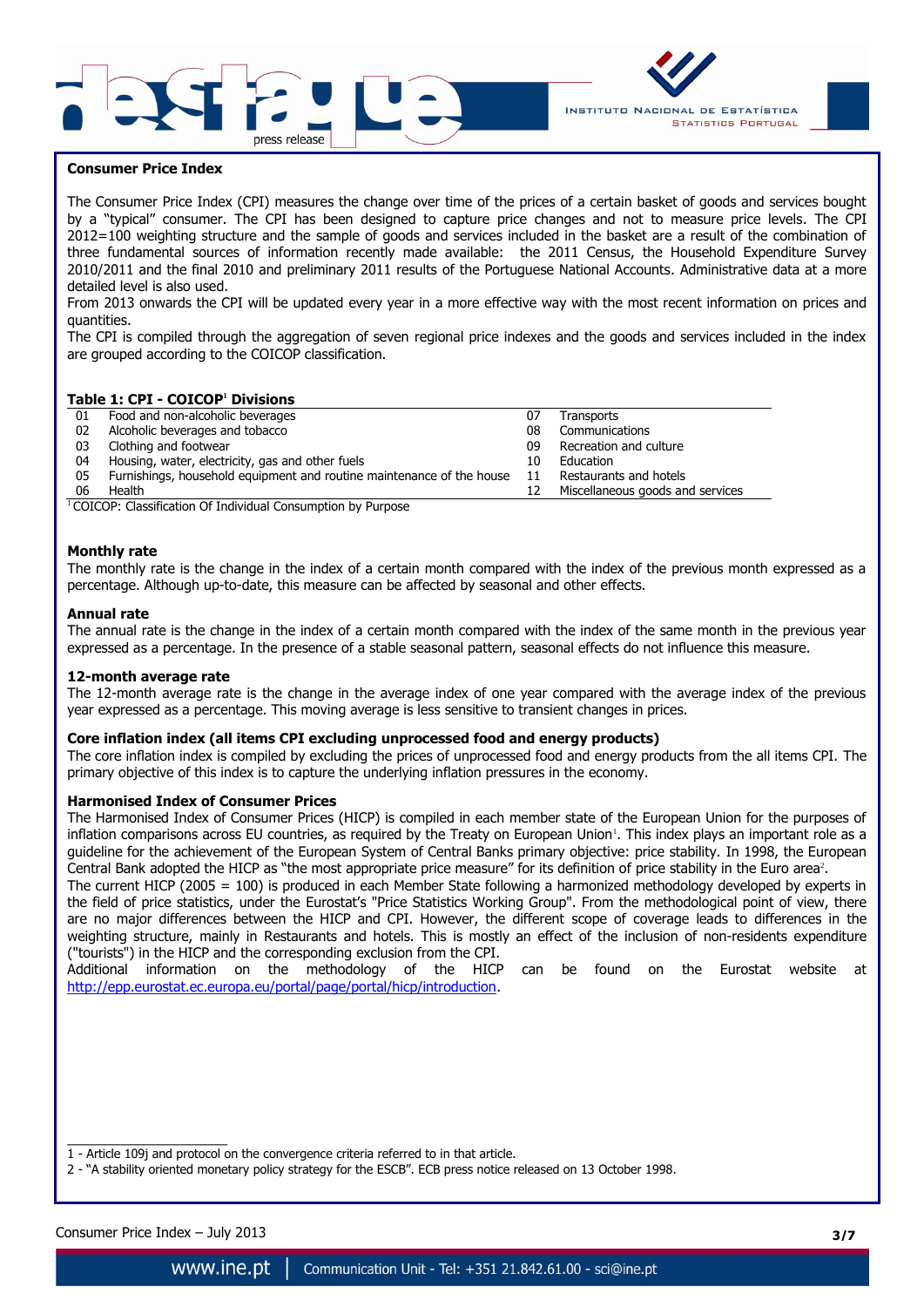

Consumer Price Index – July 2013 **4/7**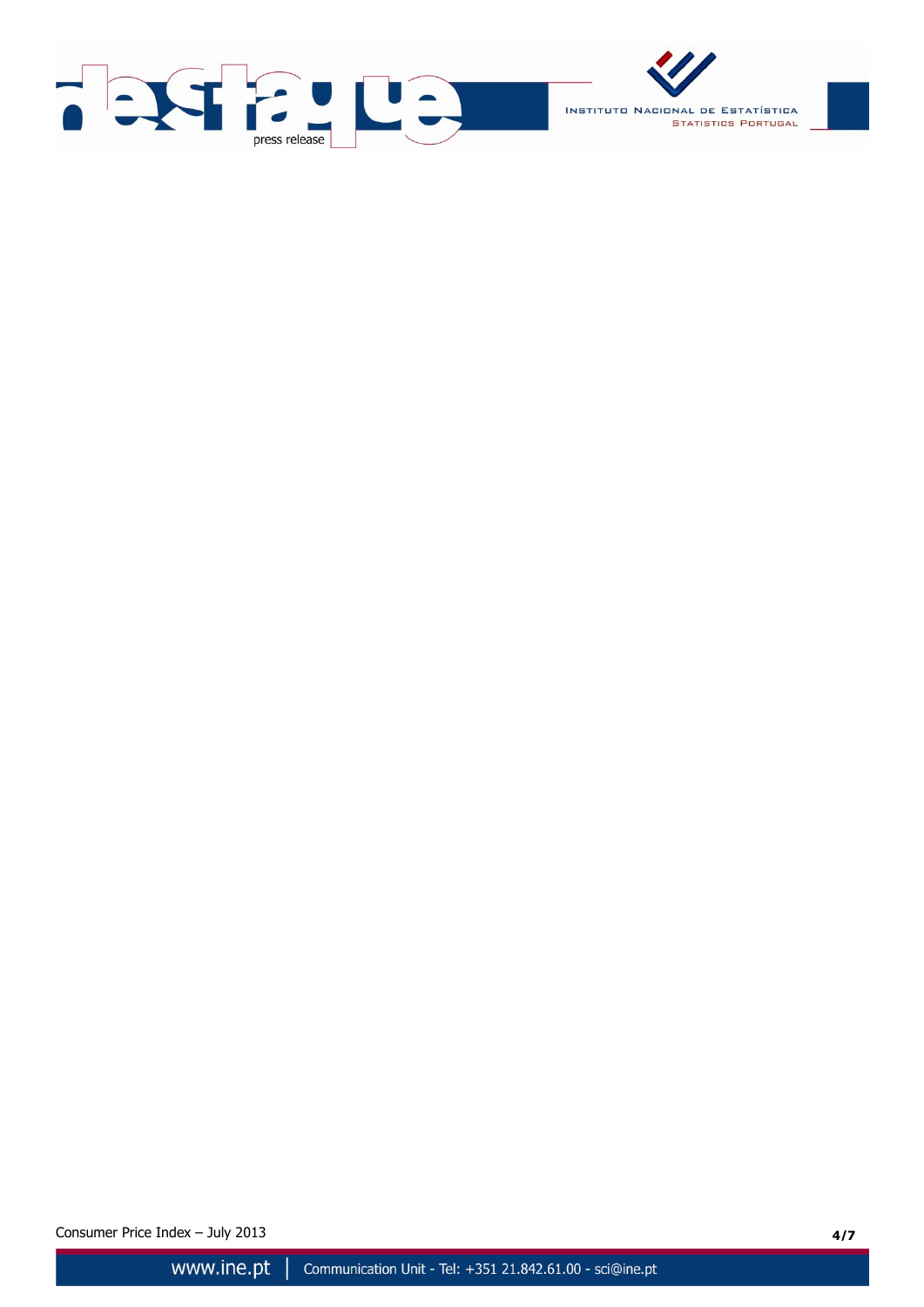



# **Table 2: CPI and HICP 2013 weighting structure**

|    | $COICOP1$ divisions                                                   | <b>CPI</b> | <b>HICP</b> |
|----|-----------------------------------------------------------------------|------------|-------------|
| 01 | Food and non-alcoholic beverages                                      | 196,1      | 191,1       |
| 02 | Alcoholic beverages and tobacco                                       | 35,8       | 35,4        |
| 03 | Clothing and footwear                                                 | 66,6       | 66,2        |
| 04 | Housing, water, electricity, gas and other fuels                      | 92,9       | 89,6        |
| 05 | Furnishings, household equipment and routine maintenance of the house | 63,8       | 62,5        |
| 06 | Health                                                                | 70,2       | 65,1        |
| 07 | Transport                                                             | 143,4      | 144,7       |
| 08 | Communication                                                         | 36,9       | 35,9        |
| 09 | Recreation and culture                                                | 78,6       | 68,5        |
| 10 | Education                                                             | 15,6       | 15,2        |
| 11 | Restaurants and hotels                                                | 94,9       | 123,0       |
| 12 | Miscellaneous goods and services                                      | 105,2      | 102,7       |
| 00 | All items                                                             | 1000.0     | 1000.0      |

<sup>1</sup> COICOP: Classification Of Individual Consumption by Purpose.

### **Presentation of data and rounding rules**

With the release of the January 2013 CPI indices are published with base 100 in the year 2012. Due to rounding procedures, those indices may not reproduce exactly the published rates of change. However, one should bear in mind that the published rates keep unchanged.

In this press release the descriptive analysis is based on values rounded to one decimal.

### **Next press release**

The August 2013 CPI/HICP will be released on September 11<sup>th</sup> 2013

Consumer Price Index – July 2013 **5/7**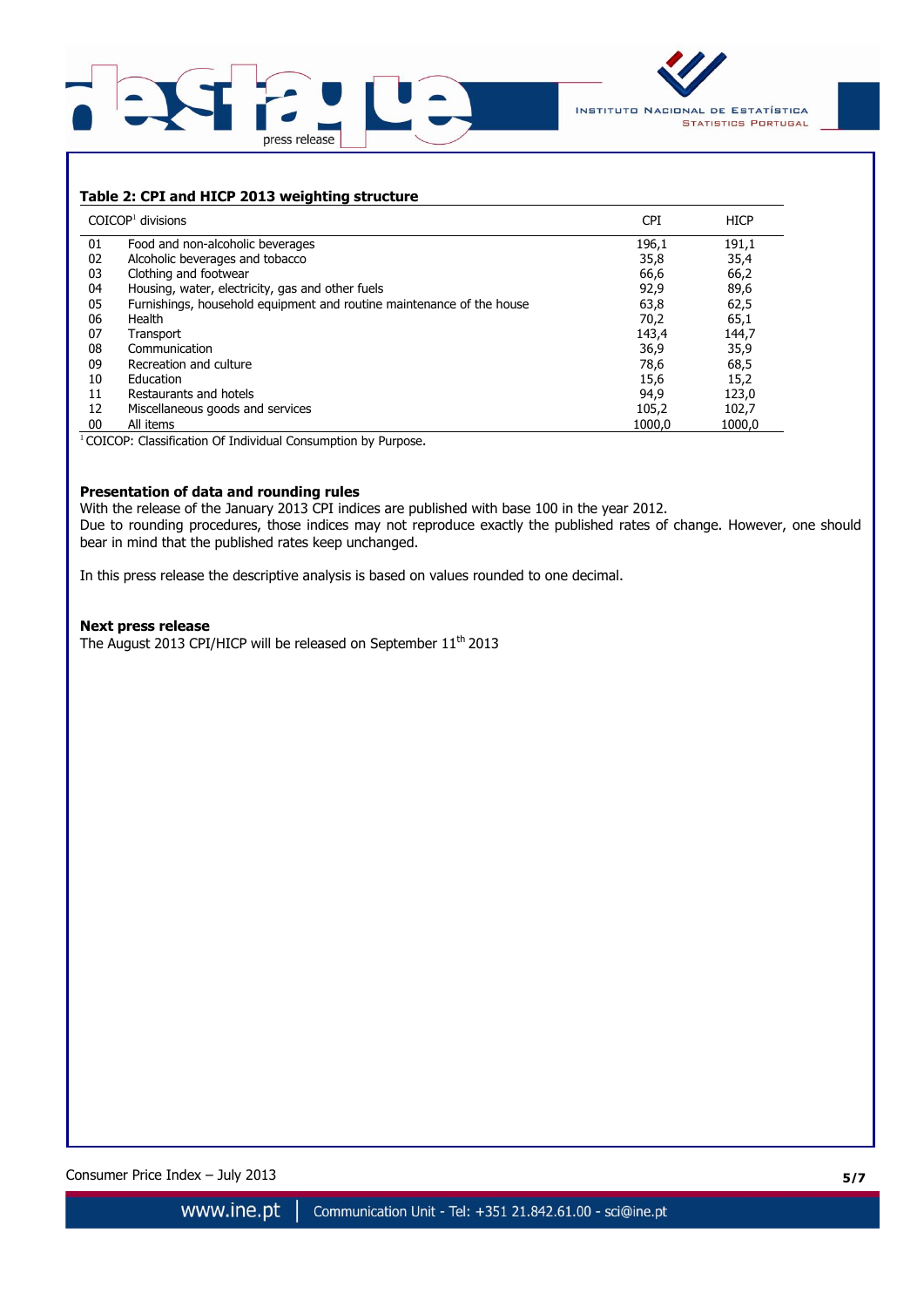

|                  |                                                                         | Index divisions <sup>(1)</sup> |                                                                    |       |         |                 |                     |         |         |              |      |         |         |  |  |  |
|------------------|-------------------------------------------------------------------------|--------------------------------|--------------------------------------------------------------------|-------|---------|-----------------|---------------------|---------|---------|--------------|------|---------|---------|--|--|--|
|                  | 02<br>03<br>04<br>05<br>06<br>07<br>01<br>08<br>09<br>10<br>11<br>12    |                                |                                                                    |       |         |                 |                     |         |         |              |      |         |         |  |  |  |
|                  |                                                                         |                                |                                                                    |       |         |                 | Annual average rate |         |         |              |      |         |         |  |  |  |
| 2010             | $-0.24$                                                                 | 4.40                           | $-1.66$                                                            | 4.43  | 1.60    | $-1.35$         | 4.55                | $-1.95$ | $-0.19$ | 2.77         | 1.23 | 0.53    | 1.40    |  |  |  |
| 2011             | 2.10                                                                    | 7.94                           | $-3.93$                                                            | 6.66  | 1.17    | 4.46            | 8.90                | 2.99    | 0.96    | 2.05         | 1.41 | 1.79    | 3.65    |  |  |  |
| 2012             | 3.20                                                                    | 4.74                           | $-5.24$                                                            | 8.72  | $-0.47$ | 0.35            | 3.27                | 0.46    | 0.91    | 1.50         | 4.47 | 1.11    | 2.77    |  |  |  |
|                  |                                                                         | <b>Annual rate</b>             |                                                                    |       |         |                 |                     |         |         |              |      |         |         |  |  |  |
| <b>2011 July</b> | 8.87<br>$-6.93$<br>4.78<br>1.66<br>4.64<br>8.03<br>2.52<br>0.86<br>1.71 |                                |                                                                    |       |         |                 |                     |         |         |              | 1.05 | 2.14    | 3.15    |  |  |  |
| <b>August</b>    | 1.37                                                                    | 8.01                           | $-11.96$                                                           | 4.80  | 1.37    | 4.49            | 8.56                | 2.51    | 0.50    | 2.17<br>2.23 | 1.03 | 2.09    | 2.91    |  |  |  |
| September        | 1.82                                                                    | 7.34                           | $-1.71$                                                            | 4.71  | 1.43    | 5.81            | 9.21                | 2.39    | $-0.15$ | 2.13         | 1.25 | 2.02    | 3.55    |  |  |  |
| October          | 2.18                                                                    | 7.24                           | $-1.51$                                                            | 10.70 | 1.39    | 5.94            | 8.98                | 2.12    | $-0.16$ | 1.82         | 0.95 | 1.79    | 4.20    |  |  |  |
| November         | 2.06                                                                    | 6.50                           | $-1.52$                                                            | 10.55 | 1.23    | 5.49            | 8.19                | 2.14    | $-0.20$ | 1.74         | 1.03 | 1.39    | 3.93    |  |  |  |
| <b>December</b>  | 2.20                                                                    | 5.59                           | $-3.80$                                                            | 9.90  | 0.97    | 7.46            | 6.06                | 2.23    | 0.50    | 1.74         | 1.20 | 1.52    | 3.61    |  |  |  |
|                  |                                                                         |                                |                                                                    |       |         |                 |                     |         |         |              |      |         |         |  |  |  |
| 2012 January     | 3.32                                                                    | 4.48                           | $-3.59$                                                            | 9.57  | $-0.03$ | 5.85            | 4.50                | 0.34    | $-0.41$ | 1.63         | 3.36 | 1.70    | 3.51    |  |  |  |
| February         | 3.44                                                                    | 2.45                           | $-2.73$                                                            | 9.61  | $-0.39$ | 4.19            | 5.14                | 0.12    | 0.45    | 1.60         | 4.01 | 1.75    | 3.60    |  |  |  |
| March            | 2.92                                                                    | 4.43                           | $-5.97$                                                            | 9.77  | $-0.34$ | 3.47            | 4.70                | 0.31    | $-0.14$ | 1.58         | 3.79 | 1.29    | 3.15    |  |  |  |
| April            | 2.83                                                                    | 4.81                           | $-5.89$                                                            | 9.90  | $-0.25$ | 2.41            | 3.69                | 0.25    | 0.44    | 1.56         | 4.27 | 1.44    | 3.01    |  |  |  |
| May              | 2.64                                                                    | 4.89                           | $-5.47$                                                            | 10.04 | $-0.22$ | 0.67            | 2.72                | $-0.07$ | $-0.04$ | 1.55         | 4.65 | 1.41    | 2.70    |  |  |  |
| June             | 3.34                                                                    | 4.72                           | $-5.31$                                                            | 10.04 | $-0.60$ | $-0.15$         | 2.31                | 0.73    | 0.50    | 1.52         | 4.62 | 1.27    | 2.71    |  |  |  |
| <b>July</b>      | 4.04                                                                    | 5.78                           | $-5.00$                                                            | 10.35 | $-0.80$ | $-2.06$         | 2.10                | 0.47    | 0.89    | 1.52         | 4.98 | 0.85    | 2.77    |  |  |  |
| <b>August</b>    | 3.27                                                                    | 5.22                           | $-4.30$                                                            | 10.47 | $-0.55$ | $-2.03$         | 3.84                | 0.50    | 1.33    | 1.42         | 5.08 | 1.04    | 3.08    |  |  |  |
| September        | 2.93                                                                    | 5.14                           | $-7.35$                                                            | 10.85 | $-0.75$ | $-1.80$         | 3.78                | 0.67    | 2.17    | 1.48         | 4.87 | 0.94    | 2.88    |  |  |  |
| October          | 3.18                                                                    | 5.18                           | $-5.79$                                                            | 4.88  | $-0.62$ | $-2.23$         | 3.27                | 0.69    | 1.87    | 1.33         | 4.76 | 0.60    | 2.13    |  |  |  |
| November         | 3.29                                                                    | 4.92                           | $-5.59$                                                            | 4.81  | $-0.65$ | $-2.00$         | 1.64                | 0.69    | 2.05    | 1.43         | 4.72 | 0.67    | 1.89    |  |  |  |
| <b>December</b>  | 3.21                                                                    | 4.79                           | $-4.84$                                                            | 5.02  | $-0.45$ | $-1.77$         | 1.67                | 0.78    | 1.81    | 1.42         | 4.53 | 0.36    | 1.92    |  |  |  |
|                  |                                                                         |                                |                                                                    |       |         |                 |                     |         |         |              |      |         |         |  |  |  |
| 2013 January     | 2.29                                                                    | 5.00                           | $-5.19$                                                            | 3.60  | $-0.41$ | $-3.01$         | $-1.42$             | $-1.45$ | 2.08    | 1.44         | 2.15 | $-0.36$ | 0.17    |  |  |  |
| February         | 2.00                                                                    | 5.12                           | $-4.94$                                                            | 3.48  | $-0.25$ | $-1.68$         | $-1.60$             | $-0.41$ | 0.92    | 1.41         | 1.60 | $-0.34$ | $-0.03$ |  |  |  |
| March            | 2.15                                                                    | 4.46                           | $-4.53$                                                            | 3.11  | $-0.24$ | $-0.83$         | $-1.96$             | $-0.58$ | 1.60    | 1.44         | 1.81 | $-0.02$ | 0.45    |  |  |  |
| April            | 2.02                                                                    | 3.74                           | $-3.63$                                                            | 2.67  | $-0.21$ | 0.14            | $-4.38$             | 0.15    | 1.44    | 1.45         | 1.95 | 0.07    | 0.18    |  |  |  |
| May              | 3.10                                                                    | 4.06                           | $-3.55$                                                            | 2.42  | $-0.41$ | 2.04            | $-3.42$             | 0.50    | 0.88    | 1.49         | 2.31 | 0.00    | 0.71    |  |  |  |
| June             | 2.84                                                                    | 3.98                           | $-3.40$                                                            | 2.20  | $-0.13$ | 2.57            | $-1.52$             | 0.53    | 0.83    | 1.49         | 2.18 | $-0.10$ | 0.98    |  |  |  |
| <b>July</b>      | 2.45                                                                    | 2.61                           | $-1.23$                                                            | 1.99  | $-0.33$ | 2.97            | 0.05                | 0.80    | 0.08    | 1.49         | 1.88 | $-1.26$ | 0.76    |  |  |  |
| <b>Symbols:</b>  | estimated<br>f                                                          |                                | Po provisional                                                     |       |         | x not available |                     |         |         |              |      |         |         |  |  |  |
| Note:            |                                                                         |                                | (1) The names of the divisions are given in the explanatory notes. |       |         |                 |                     |         |         |              |      |         |         |  |  |  |
| Source:          | <b>INE - Portugal</b>                                                   |                                |                                                                    |       |         |                 |                     |         |         |              |      |         |         |  |  |  |

## **CPI rate of change (index division and all items CPI)**

Consumer Price Index – July 2013 **6/7**

INSTITUTO NACIONAL DE ESTATÍSTICA

**STATISTICS PORTUGAL**